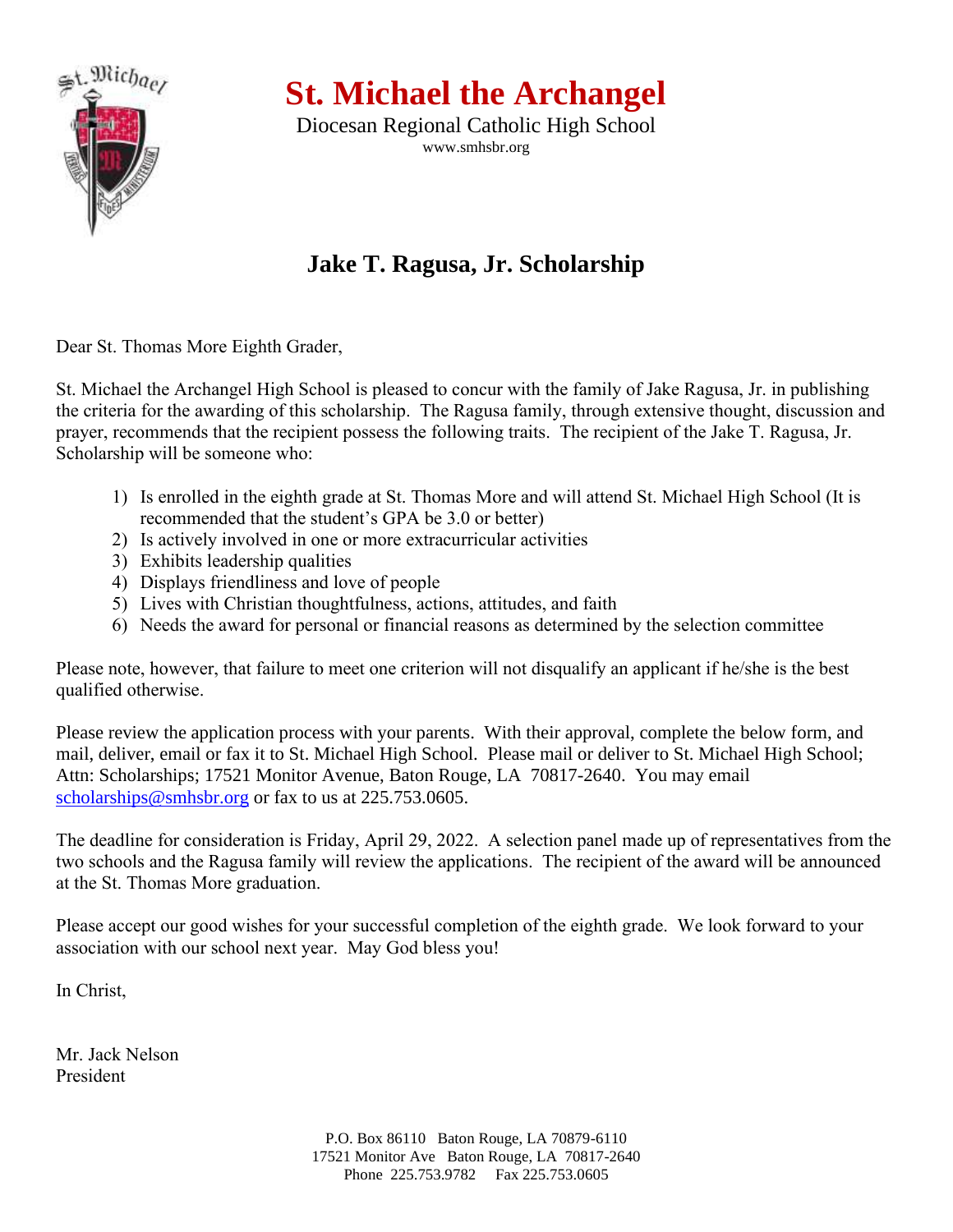

## **JAKE T. RAGUSA, JR SCHOLARSHIP FUND Application Form**

| <b>NAME</b>    |                    |
|----------------|--------------------|
| <b>ADDRESS</b> | <b>PHONE</b>       |
| <b>PARENTS</b> | <b>CURRENT GPA</b> |

*This information should be completed by the applicant (student).*

**Directions:** Considering the criteria listed below type your answers on a separate sheet of paper. Be concise. Return the completed form to St. Michael the Archangel High School.

- **1. List your school, church, and civic clubs, including any offices held for the last two years.**
- **2. Explain what type of activities you hope to encounter during high school (sports, clubs, music, etc.).**
- **3. From your perspective, describe the significance of a Catholic education. (What difference do you feel it will make in your life?)**
- **4. Describe your role as a Catholic in today's world.**
- **5. Explain why you feel are the best candidate for this award.**